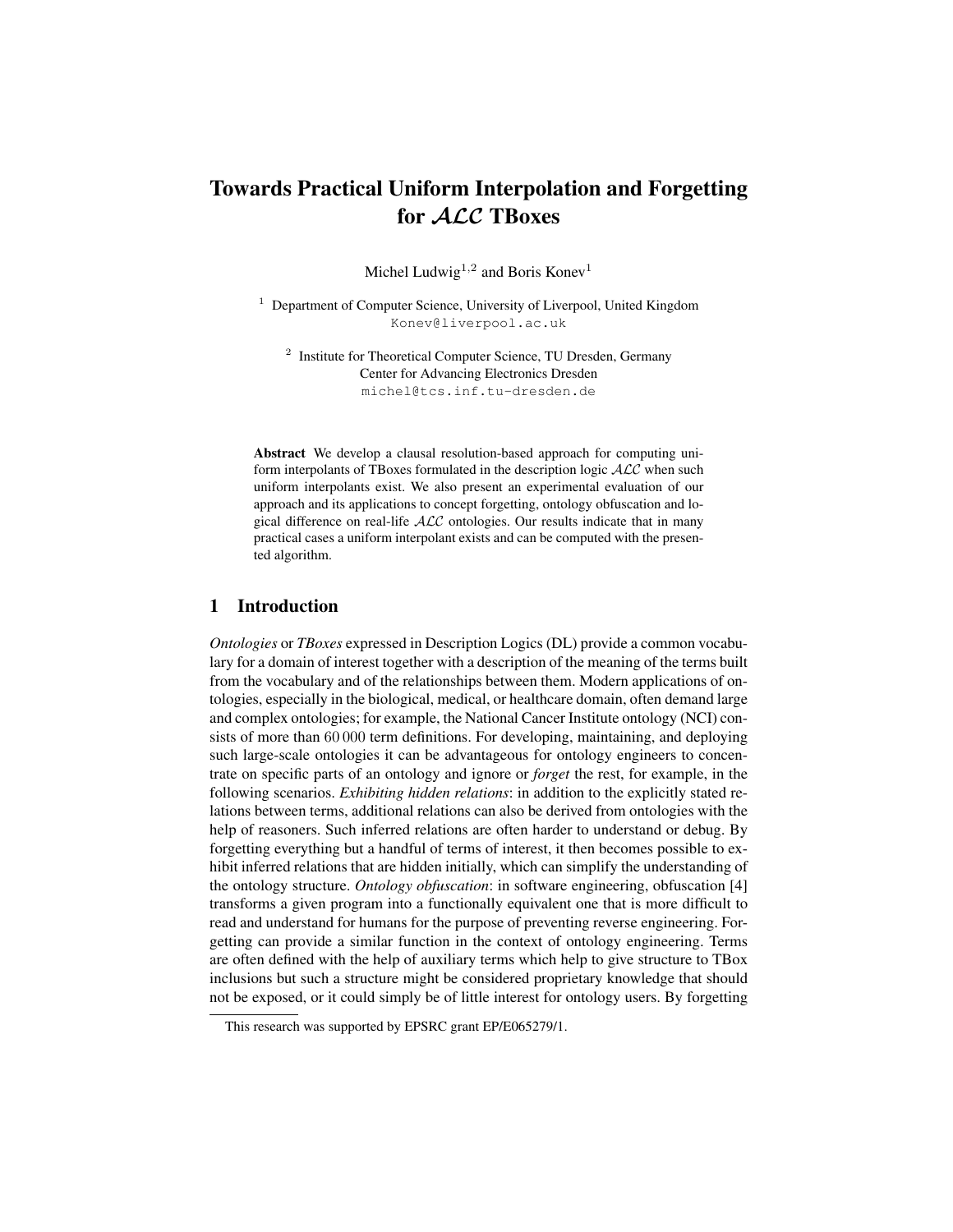these intermediate auxiliary terms, we obtain an ontology that is functionally equivalent, yet harder to read, understand, and modify by humans. *Logical difference*: when modifying an ontology, an ontology engineer usually wants to ensure that her changes do not interfere with the meaning of the terms outside the fragment under consideration. Such a correctness guarantee can be achieved by checking the equivalence of the ontologies resulting from forgetting the terms under consideration before and after the changes occurred. Further applications of forgetting can be found in [11, 12].

Ignoring parts of an ontology can be formalised with the help of *predicate forgetting* and its dual *uniform interpolation*, which have both been extensively studied in the AI and DL literature [3,6,8,11,13,16–18]. However, to the best of our knowledge, previous research in this area in the setting of DL mainly concentrates on theoretical foundations of forgetting and, except for practical work on lightweight description logics [11], we are not aware of any attempts to compute uniform interpolants for real-life ontologies in practice. This could be partly explained by the high computational complexity of this task and by the fact that uniform interpolants do not always exist.

In this paper we develop an algorithm based on clausal resolution for computing uniform interpolants of TBoxes formulated in the description logic  $\mathcal{ALC}$  which can preserve all the consequences that do not make use of some given *concept names*. We also present an experimental evaluation of our approach which demonstrates that in many practical cases uniform interpolants exist and that they can be computed with our algorithm. All missing proofs can be found in the full version of this paper, which is available from http://lat.inf.tu-dresden.de/~michel/publications/.

# 2 Preliminaries

We start with introducing the description logic  $ALC$ . Let N<sub>C</sub> and N<sub>R</sub> be countably infinite and mutually disjoint sets of *concept names* and *role names*. ALC*-concepts* are built according to the following syntax rule

$$
C ::= \quad A \quad | \quad \top \quad | \quad \neg C \quad | \quad \exists r.C \quad | \quad C \sqcap D,
$$

where  $A \in N_{\mathsf{C}}$  and  $r \in N_{\mathsf{R}}$ . As usual, other  $\mathcal{ALC}$  concept constructors are introduced as abbreviations:  $\bot$  stands for  $\neg \top, C \sqcup D$  stands for  $\neg(\neg C \sqcap \neg D)$  and  $\forall r.C$  stands for  $\neg \exists r.\neg C$ . An  $ALC$ -TBox  $\mathcal T$  is a finite set of  $ALC$ -inclusions of the form  $C \sqsubseteq D$ , where C and D are  $\mathcal{ALC}$ -concepts. A concept equation  $C \equiv D$  is an abbreviation for the two inclusions  $C \sqsubseteq D$  and  $D \sqsubseteq C$ . An ALC-TBox is *acyclic* if all its inclusions are of the form  $A \sqsubseteq C$  and  $A \equiv C$ , where  $A \in N_C$  and C is an ALC-concept, such that no concept name occurs more than once on the left-hand side and  $\mathcal T$  contains no cycle in its definitions, that is, it does not contain inclusions  $A_1 \bowtie C_1, \ldots, A_k \bowtie C_k$ , where  $\bowtie \in \{\sqsubseteq, \equiv\}$ , such that  $A_{i+1}$  occurs in  $C_i$ , for  $i = 1, \ldots, k-1$  and  $A_k = A_1$ .

A signature  $\Sigma$  is a finite subset of N<sub>C</sub>∪N<sub>R</sub>. The signature of a concept C, denoted by  $sig(C)$ , is the set of concept and role names that occur in C. If  $sig(C) \subseteq \Sigma$ , we call C a  $\Sigma$ -concept. We assume that the two previous definitions also apply to concept inclusions/equations  $C \bowtie D$  with  $\bowtie \in \{\sqsubseteq, \equiv\}$  and to TBoxes T. The size of a concept C is the length of the string that represents it, where concept names and role names are considered to be of length one. The size of an inclusion/equation  $C \bowtie D$  with  $\bowtie \in \{\sqsubseteq, \equiv\}$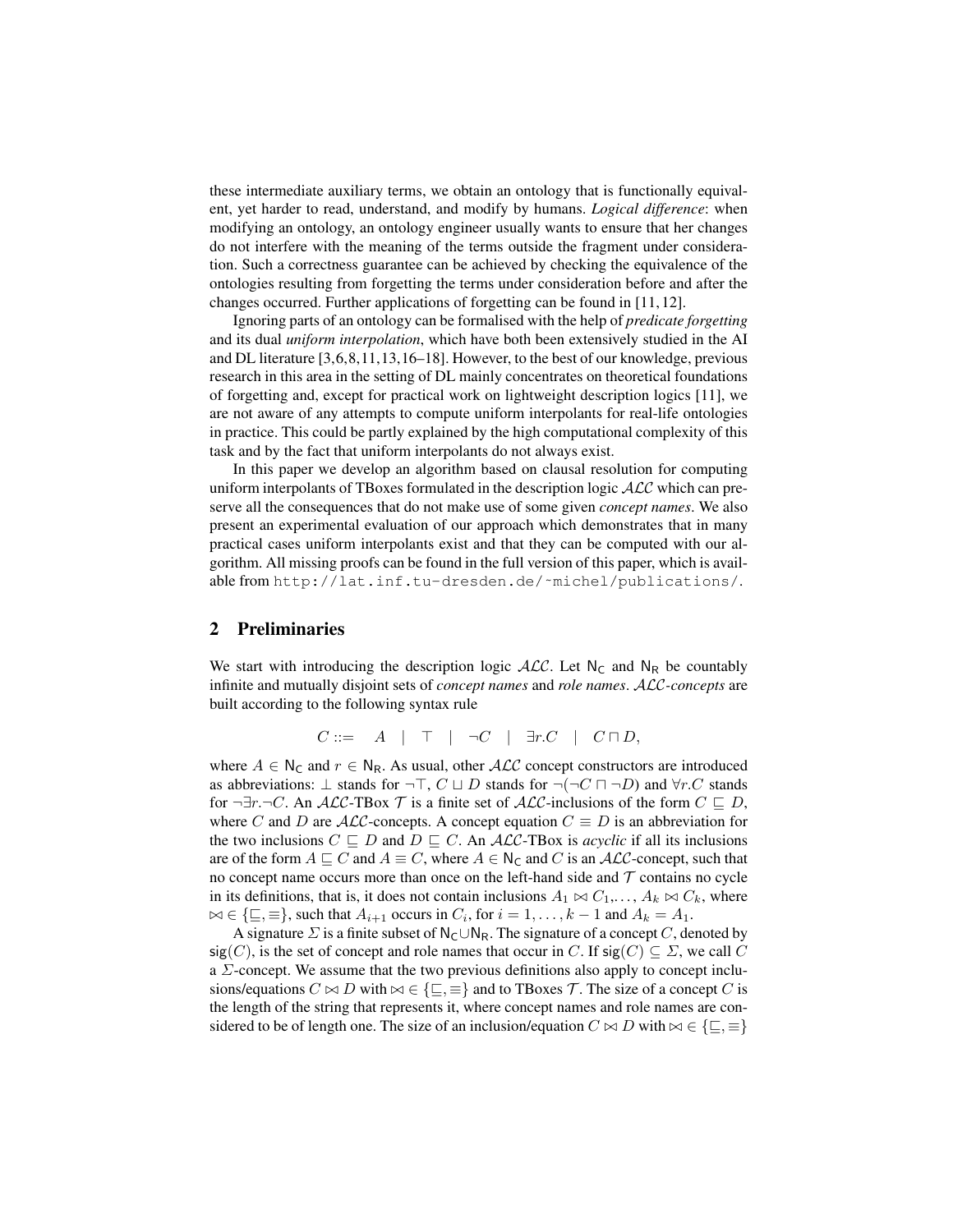is the sum of the sizes of C and D plus one. The size of a TBox  $\mathcal T$  is the sum of the sizes of its inclusions.

The semantics of  $\cal{ALC}$  is given by *interpretations*  $\mathcal{I} = (\Delta^{\mathcal{I}}, \cdot^{\mathcal{I}})$ , where the *domain*  $\Delta^{\mathcal{I}}$  is a non-empty set, and  $\cdot^{\mathcal{I}}$  is a function mapping each concept name A to a subset  $A^{\mathcal{I}}$  of  $\Delta^{\mathcal{I}}$ , each role name r to a binary relation  $r^{\mathcal{I}} \subseteq \Delta^{\mathcal{I}} \times \Delta^{\mathcal{I}}$ . The *extension*  $C^{\mathcal{I}}$  of a concept  $C$  is defined by induction as follows:

$$
\begin{aligned}\n\top^{\mathcal{I}} &:= \Delta^{\mathcal{I}} \\
(\neg C)^{\mathcal{I}} &:= \Delta^{\mathcal{I}} \setminus C^{\mathcal{I}} \\
&=(C \sqcap D)^{\mathcal{I}} := C^{\mathcal{I}} \cap D^{\mathcal{I}}.\n\end{aligned}
$$

Then *I* satisfies a concept inclusion  $C \sqsubseteq D$ , in symbols  $\mathcal{I} \models C \sqsubseteq D$ , if  $C^{\mathcal{I}} \subseteq D^{\mathcal{I}}$ .

We say that an interpretation *I* is a *model of a TBox T* if  $I \models C \sqsubseteq D$  for all  $C \sqsubseteq D \in \mathcal{T}$ . An *ALC*-inclusion  $C \sqsubseteq D$  *follows from* (or is *entailed by*) a TBox  $\mathcal{T}$  if every model of T is a model of  $C \sqsubseteq D$ , in symbols  $\mathcal{T} \models C \sqsubseteq D$ . We use  $\models C \sqsubseteq D$  to denote that  $C \sqsubseteq D$  follows from the empty TBox. Finally, a TBox  $\mathcal{T}'$  follows from (or is *entailed by*) a TBox  $\mathcal T$  if every model of  $\mathcal T$  is a model of  $\mathcal T'$ , in symbols  $\mathcal T \models \mathcal T'.$ 

We now introduce the main notion that we study in this paper.

**Definition 1.** Let  $\mathcal{T}$  be an ALC-TBox and let  $\Sigma \subseteq \text{sig}(\mathcal{T})$  be a signature. We say that *an* ALC-TBox  $\mathcal{T}_{\Sigma}$  *is a*  $\Sigma$ -uniform interpolant *of the TBox*  $\mathcal{T}$  *iff* sig( $\mathcal{T}_{\Sigma}$ )  $\subseteq \Sigma$ ,  $\mathcal{T} \models \mathcal{T}_{\Sigma}$ , *and for every ALC*  $\Sigma$ *-concept inclusion*  $C \subseteq D$  *with*  $\mathcal{T} \models C \subseteq D$  *it holds that*  $\mathcal{T}_{\Sigma} \models C \sqsubseteq D.$ 

Uniform interpolation can be seen as the dual notion of *forgetting*: a TBox  $\mathcal{T}_\gamma$  is the result of forgetting about a signature  $\gamma$  in a TBox  $\mathcal T$  iff  $\mathcal T_\gamma$  is a uniform interpolant of T w.r.t.  $\Sigma = \text{sig}(\mathcal{T}) \setminus \mathcal{T}$ . As the following example shows, uniform interpolants of ALC-TBoxes do not always exist.

*Example 2.* Let  $\mathcal{T} = \{A \sqsubseteq B, B \sqsubseteq C \sqcap \exists r.B\}$  and  $\Sigma = \{A, C, r\}$ . Then there does not exist a  $\Sigma$ -uniform interpolant of  $\mathcal T$  as (in particular) the infinite number of consequences of the form  $A \subseteq \exists r.C, A \subseteq \exists r.\exists r.C, \dots$  cannot be captured by an ALC-TBox  $\mathcal{T}'$  with sig( $\mathcal{T}'$ )  $\subseteq \Sigma$ . On the other hand, for  $\mathcal{T}' = \{A \sqsubseteq B, B \sqsubseteq A\}$  $C \sqcap \exists r.B, D \equiv B$  and  $\Sigma' = \{A, C, D, r\}$ , a  $\Sigma'$ -uniform interpolant of  $\mathcal{T}'$  is  $\{A \sqsubseteq$  $D, D \sqsubseteq C \sqcap \exists r.D$ .

A 2-EXPTIME-complete bound on the complexity for deciding the existence of a  $\Sigma$ -uniform interpolant in  $\mathcal{ALC}$  and a worst-case triple-exponential procedure for computing a  $\Sigma$ -uniform interpolant if it exists, have been given in [13]. The proof of the upper bound proceeds by 'internalisation' of the TBox: if a  $\Sigma$ -uniform interpolant exists, then there exists a concept  $C_{\mathcal{T}}$  of size double exponential in the size of  $\mathcal{T}$  having the property that for any  $\Sigma$ -inclusion  $C \sqsubseteq D$  it holds that  $\mathcal{T} \models C \sqsubseteq D$  iff  $\models C \sqcap C_{\mathcal{T}} \sqsubseteq D$ . Then the authors compute C', a  $\Sigma$ -concept uniform interpolant [3] of  $C_{\mathcal{T}}$ , and show that  $\top \sqsubseteq C'$  is a  $\Sigma$ -uniform interpolant of  $\mathcal{T}$ .

# 3 Computing Uniform Interpolants by ALC-Resolution

The aim of our work is to investigate a practical approach for computing uniform interpolants when they exist. Note that the procedure given in [13] is inherently inefficient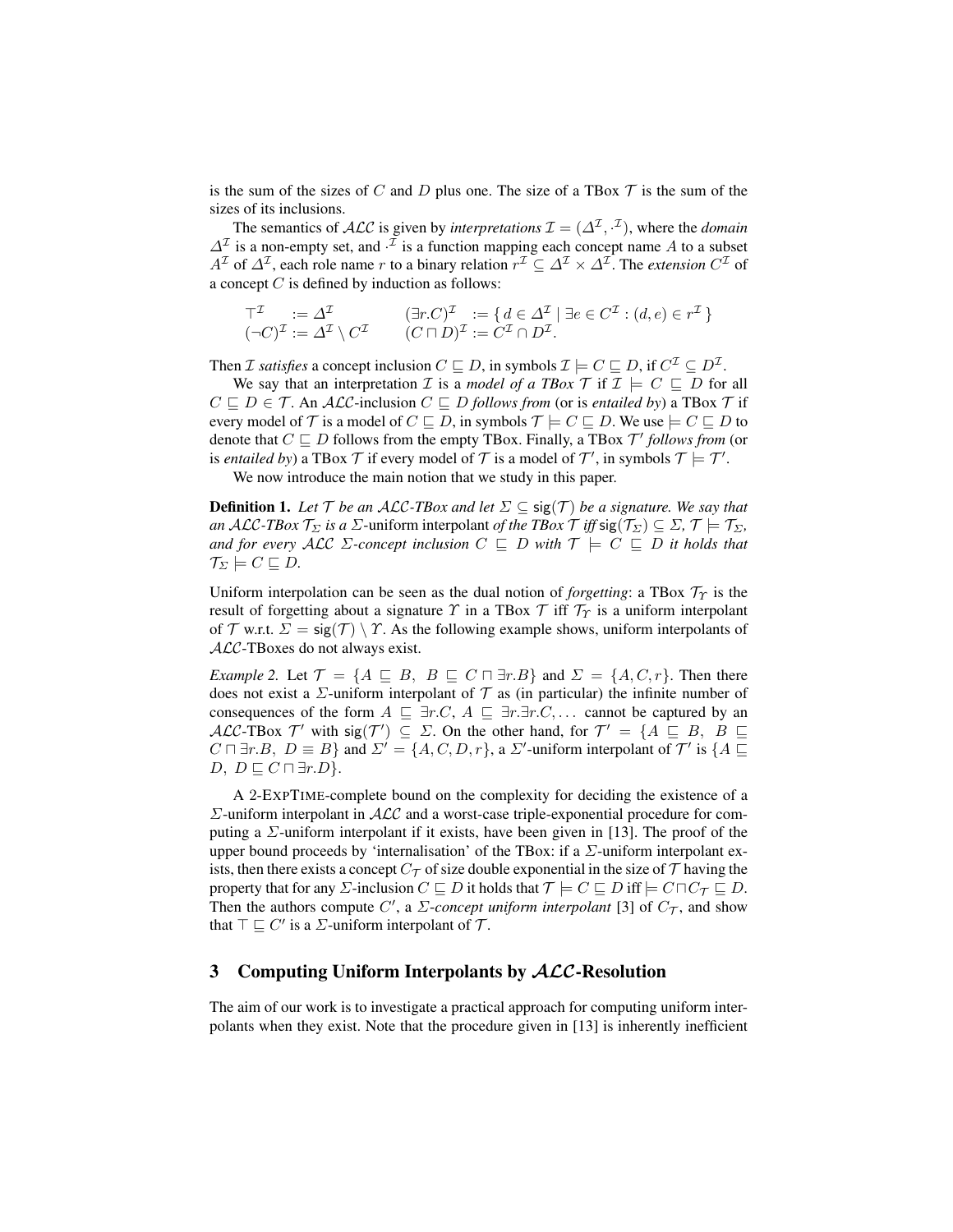as it requires one to explicitly construct the double-exponential size internalisation  $C_{\mathcal{T}}$ of a given TBox  $\mathcal{T}$ .

Our approach is to introduce a resolution-like calculus for  $ALC$  that derives consequences of a TBox  $\mathcal T$  such that a concept inclusion  $C \sqsubseteq D$  is entailed by  $\mathcal T$  iff a contradiction can be derived from  $\mathcal T$  and  $C \sqcap \neg D$ . Similarly to [8], we then show that any derivation can be restructured in such a way that inferences on selected concept names always precede inferences on other concept names. Then, if the signature  $\Sigma$  is such that sig(T)  $\setminus \Sigma$  only contains concept names, we generate a set of  $\Sigma$ -consequences  $\mathcal{T}'$  of  $\mathcal{T}$ by applying the inference rules in a forward chaining manner such that for an arbitrary Σ-inclusion  $C \subseteq D$  a contradiction can be derived from  $\mathcal T$  and  $C \sqcap \neg D$  iff a contradiction can be derived from  $\mathcal{T}'$  and  $C \sqcap \neg D$ . Thus, if the forward-chaining process terminates,  $\mathcal{T}'$  is a  $\Sigma$ -uniform-interpolant for  $\mathcal{T}$ .

**ALC-Resolution.** ALC-resolution operates on ALC formulae in conjunctive normal form defined according to the following grammar (this is similar to [8]):

> Literal ::= A | ¬A | ∀r.Clause | ∃r.CNF Clause ::= Literal | Clause  $\perp$  Clause  $\perp$  $CNF ::= \top |$  Clause | Clause  $\sqcap CNF$

To simplify the presentation, we assume that clauses are sets of literals and that CNF expressions are sets of clauses. Then  $\perp$  corresponds to the empty clause and  $\top$  to the empty set of clauses. In the following, the calligraphic letters  $C, D, E$  symbolise clauses and  $\mathcal{F}, \mathcal{G}$  represent sets of clauses. Similarly to first-order formulae, every  $\mathcal{ALC}$  concept can be transformed into an equivalent set of  $\text{ALC}$  clauses. The depth of a clause C, Depth(C), is defined to be the maximal nesting depth of the quantifiers contained in  $\mathcal{C}$ .

We additionally assume that every clause is assigned a *type*. Clauses obtained from the clausification of TBox inclusions are of the type *universal*, and clauses resulting from the clausification of inclusions to be tested for entailment by the TBox are of the type *initial*. The type of a derived clause is determined by the types of the clauses from which it is derived and by the derivation rule that is used.

*Example 3.* The clausification of  $T$  from Example 2 produces three universal clauses:  $\neg A \sqcup B$ ,  $\neg B \sqcup C$ ,  $\neg B \sqcup \exists r.B$ .

We now introduce the two resolution calculi  $\mathfrak T$  and  $\mathfrak T^u$ . The former calculus assumes the TBox to be empty, whereas the latter takes TBox inclusions into account. Thus,  $\mathfrak T$ derives the empty clause from the set of initial clauses stemming from the clausification of an inclusion  $C \subseteq D$  iff  $\models C \subseteq D$ ; and  $\mathfrak{T}^u$  derives the empty clause from the universal clauses stemming from the clausification of a TBox  $\mathcal T$  and the initial clauses stemming from the clausification of an inclusion  $C \sqsubseteq D$  iff  $\mathcal{T} \models C \sqsubseteq D$ .

The calculus  $\mathfrak T$  is defined with the help of the relation  $\Rightarrow_\alpha$  given in Fig. 1. For every  $\alpha \in \mathsf{N}_{\mathsf{C}} \cup \{\perp\}$ , the relation  $\Rightarrow_{\alpha}$  associates with a set of clauses N a new clause C which can be 'derived' from the set N by 'resolving' on  $\alpha$ .  $\mathfrak T$  now consists of the following two inference rules.

$$
\frac{\mathcal{C}}{\mathcal{E}} \text{ (if } \mathcal{C} \Rightarrow_{\alpha} \mathcal{E} \text{)} \qquad \qquad \frac{\mathcal{C}}{\mathcal{E}} \text{ (if } \mathcal{C}, \mathcal{D} \Rightarrow_{\alpha} \mathcal{E} \text{)},
$$

where  $\mathcal{C}, \mathcal{D}$ , and  $\mathcal{E}$  are initial clauses.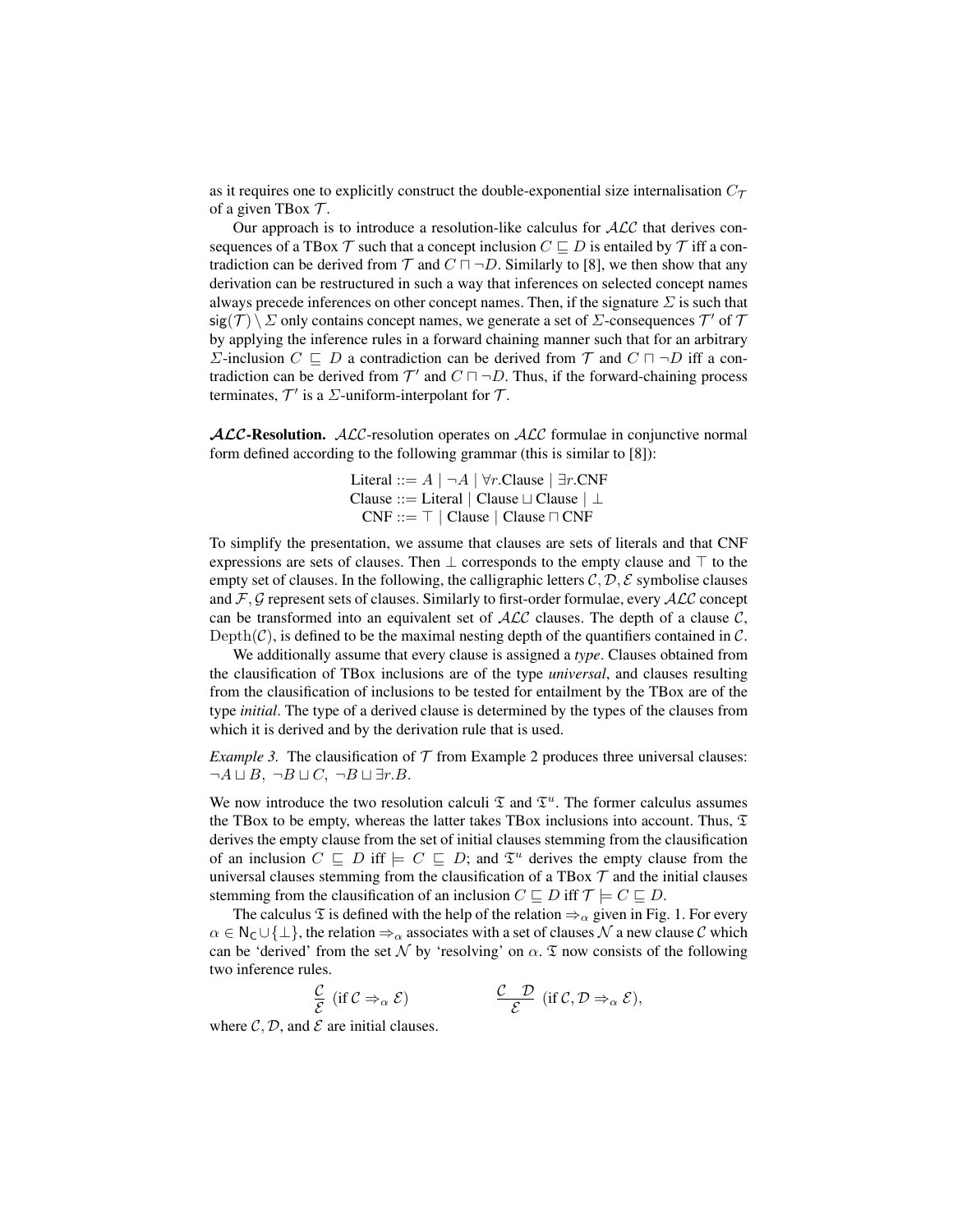| (rule $\perp$ )           | $\mathcal{C}_1' \sqcup \forall r \perp, \ \mathcal{C}_2' \sqcup \exists r \ldotp \mathcal{F} \Longrightarrow_{\perp} \mathcal{C}_1' \sqcup \mathcal{C}_2'$                                                                              |
|---------------------------|-----------------------------------------------------------------------------------------------------------------------------------------------------------------------------------------------------------------------------------------|
| (rule $A$ )               | $\mathcal{C}_1' \sqcup A$ , $\mathcal{C}_2' \sqcup \neg A \Longrightarrow_A \mathcal{C}_1' \sqcup \mathcal{C}_2'$                                                                                                                       |
| (rule $\forall \exists$ ) | $\mathcal{C}'_1 \sqcup \forall r.\mathcal{C}_1, \ \mathcal{C}'_2 \sqcup \exists r.(\mathcal{C}_2,\mathcal{F}) \Longrightarrow_{\alpha} \mathcal{C}'_1 \sqcup \mathcal{C}'_2 \sqcup \exists r.(\mathcal{C}_2,\mathcal{F},\mathcal{C}_3)$ |
|                           | if $C_1, C_2 \Longrightarrow_\alpha C_3$                                                                                                                                                                                                |
| (rule $\forall \forall$ ) | $\mathcal{C}_1' \sqcup \forall r.\mathcal{C}_1, \ \mathcal{C}_2' \sqcup \forall r.\mathcal{C}_2 \Longrightarrow_\alpha \mathcal{C}_1' \sqcup \mathcal{C}_2' \sqcup \forall r.\mathcal{C}_3$                                             |
|                           | if $C_1, C_2 \Longrightarrow_{\alpha} C_3$                                                                                                                                                                                              |
| (rule $\exists_1$ )       | $\mathcal{C}' \sqcup \exists r.(\mathcal{C}_1,\mathcal{F}) \Longrightarrow_{\alpha} \mathcal{C}' \sqcup \exists r.(\mathcal{C}_1,\mathcal{F},\mathcal{C}_2)$                                                                            |
|                           | if $C_1 \Longrightarrow_{\alpha} C_2$                                                                                                                                                                                                   |
| (rule $\exists_2$ )       | $\mathcal{C}' \sqcup \exists r.(\mathcal{C}_1,\mathcal{C}_2,\mathcal{F}) \Longrightarrow_{\alpha} \mathcal{C}' \sqcup \exists r.(\mathcal{C}_1,\mathcal{C}_2,\mathcal{F},\mathcal{C}_3)$                                                |
|                           | if $C_1, C_2 \Longrightarrow_\alpha C_3$                                                                                                                                                                                                |
| (rule $\forall$ )         | $\mathcal{C}' \sqcup \forall r.\mathcal{C}_1 \Longrightarrow_{\alpha} \mathcal{C}' \sqcup \forall r.\mathcal{C}_2$                                                                                                                      |
|                           | if $C_1 \Longrightarrow_{\alpha} C_2$                                                                                                                                                                                                   |

**Figure 1.** Rules of  $\Longrightarrow_{\alpha}$ .

The calculus  $\mathfrak{T}^u$  operates initial and universal clauses and also consists of two rules:

$$
\frac{\mathcal{C}}{\mathcal{E}} \text{ (if } \mathcal{C} \Rightarrow_{\alpha} \mathcal{E} \text{)} \qquad \qquad \frac{\mathcal{C}'}{\mathcal{E}'} \text{ (if } \mathcal{C}', \mathcal{D} \Rightarrow_{\alpha}^{u} \mathcal{E}',
$$

where C, C', D are initial or universal clauses, and  $C', D \Rightarrow_{\alpha}^u \mathcal{E}'$  holds iff either  $C', D \Rightarrow_{\alpha}$  $\mathcal{E}'$ , or  $\mathcal D$  is a universal clause and there exist role names  $r_1, \ldots, r_n \in \mathsf{N}_{\mathsf{R}}$   $(n \geq 1)$  such that  $C', \forall r_1, \ldots, \forall r_n, D \Rightarrow_{\alpha} \mathcal{E}'.$  (Intuitively, the calculus  $\mathfrak{T}^u$  allows for inferences with universal clauses at arbitrary nesting levels of quantifiers, which the calculus  $\mathfrak T$  does not.) Then  $\mathcal E$  is a universal clause if  $\mathcal C$  is a universal clause, and an initial clause otherwise. Similarly,  $\mathcal{E}'$  is a universal clause if both  $\mathcal{C}'$  and  $\mathcal{D}$  are universal clauses, and an initial clause otherwise.

*Example 4.* For the universal clauses from Example 3, we have for instance,

 $\neg A \sqcup B$ ,  $\neg B \sqcup \exists r.B \Rightarrow_B \neg A \sqcup \exists r.B$  by (rule A).

So, the universal clause  $\neg A \sqcup \exists r.B$  is derivable by  $\mathfrak{T}^u$  from  $\neg A \sqcup B$  and  $\neg B \sqcup \exists r.B$ . As  $\neg B \sqcup C$  is a universal clause and

 $\neg B \sqcup \exists r.B, \forall r.\neg B \sqcup C \Rightarrow_B \neg B \sqcup \exists r.(B, C)$  by (rule  $\forall \exists$ ),

the universal clause  $\neg B \sqcup \exists r.(B, C)$  is derivable by  $\mathfrak{T}^u$  from  $\neg B \sqcup \exists r.B$  and  $\neg B \sqcup C$ . By applying the inference rules to old and newly generated clauses, one can conclude that the universal clauses  $\neg A \sqcup \exists r.(B, C)$  and  $\neg A \sqcup \exists r.(B, \exists r.B)$  are also derivable by  $\mathfrak{T}^u$  from  $\mathcal{N} = \{\neg A \sqcup B, \neg B \sqcup C, \neg B \sqcup \exists r.B\}.$ 

For  $x \in \{\mathfrak{T}, \mathfrak{T}^u\}$ , a x-derivation (tree)  $\Delta$  built from a set of clauses  $\mathcal N$  is a finite binary tree where each leaf is labelled with a clause from  $\mathcal N$  and each non-leaf node n is labelled with a clause C such that C results from an x-inference on the parent(s) of n in  $\Delta$ . We say that  $\Delta$  is a derivation of a clause C if the root of  $\Delta$  is labelled with C. A derivation of the empty clause is called a *refutation*. Every path  $n_1, \ldots, n_m$ of nodes in  $\Delta$  where  $n_1$  is a leaf node and  $n_m$  is the root node induces an *inference path*  $\alpha_2, \ldots, \alpha_m$  where  $\alpha_i \in \mathbb{N}_{\mathsf{C}} \cup \{\perp\}$  ( $2 \leq i \leq m$ ) denotes the concept name, or  $\perp$ , which has been resolved upon to obtain the clause that is the label of the node  $n_i$ . For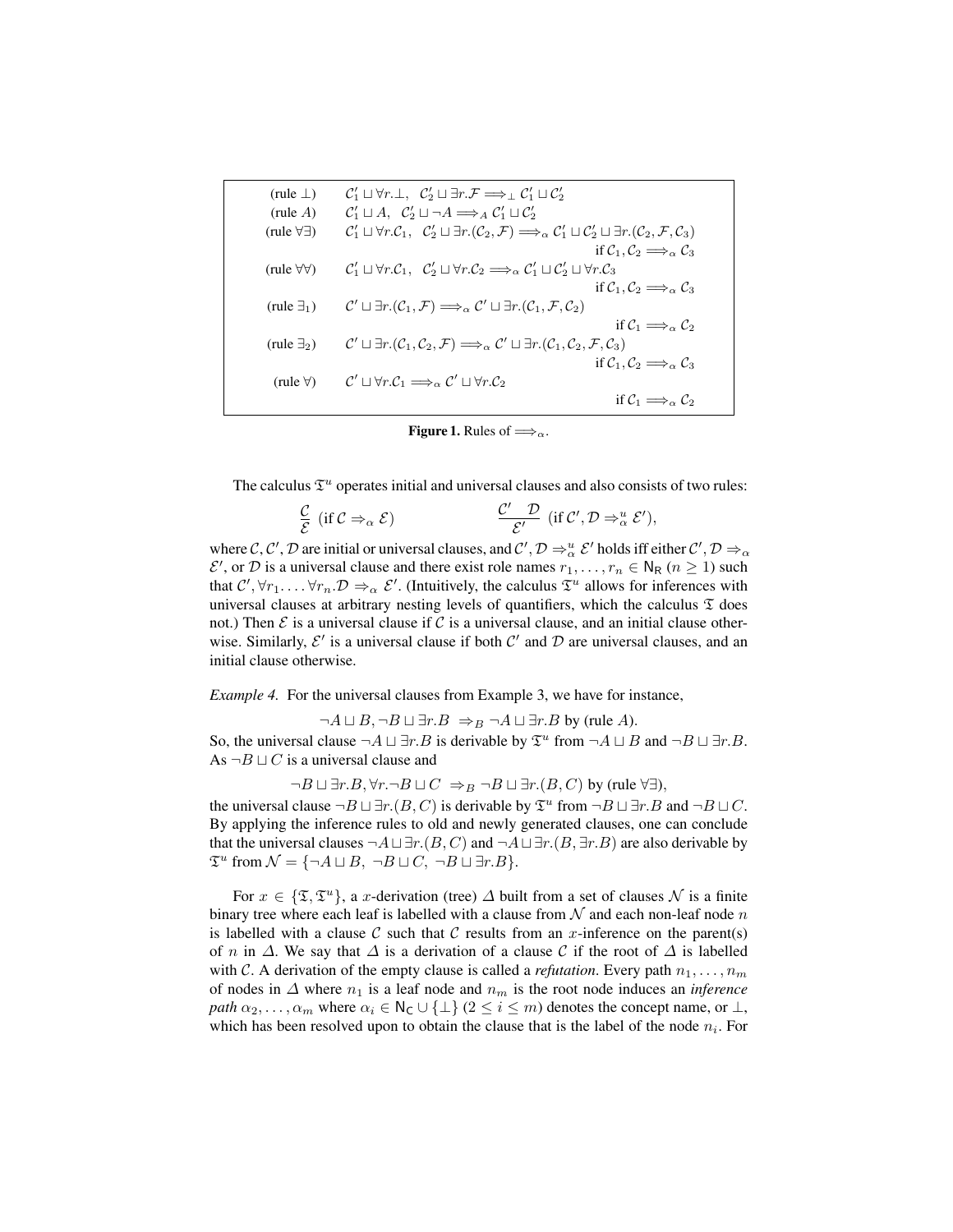a signature  $\Upsilon \subseteq \mathbb{N}_{\mathsf{C}}$  and a strict total order  $\succ \subseteq \Upsilon \times \Upsilon$ , a derivation  $\Delta$  is a  $(x, \Upsilon, \succ)$ derivation if for every inference path  $\alpha_1, \ldots, \alpha_n$  of  $\Delta$  (with  $\alpha_i \in \mathsf{N}_\mathsf{C} \cup \{\perp\}$  for every  $1 \leq i \leq n$ ) there exists  $0 \leq k \leq n$  such that  $\{\alpha_1, \ldots, \alpha_k\} \subseteq \varUpsilon$ ,  $\alpha_j \succ \alpha_{j+1}$  or  $\alpha_j = \alpha_{j+1}$  for every  $1 \leq j < k$ , and  $\alpha_j \notin \Upsilon$  for every  $k < j \leq n$ .

The calculus  $\mathfrak T$  is a direct adaption of the calculus for the modal logic K introduced in [7] to  $ALC$ , and so  $\models \top \sqsubseteq C$  iff the empty clause can be derived from the clausification of  $\neg C$ . However, as we show in the full version of the paper, the proof given in [7] of the fact that any derivation in  $\mathfrak T$  can be reordered so that inferences on concept names from  $\gamma$  always precede inferences on other concept names, or  $\bot$ , appears to have some gaps. We prove the following theorem which extends the results stated in [8].

**Theorem 5** (**T-Completeness**). Let  $\Upsilon \subseteq \mathbb{N}_C$ , let  $\succ \subseteq \Upsilon \times \Upsilon$  be a strict total order *on*  $\Upsilon$  *and let*  $C$  *be an ALC concept. Then it holds that*  $\models C \sqsubseteq D$  *iff there exists a*  $(\mathfrak{T}, \Upsilon, \succ)$ -derivation of the empty clause from the initial clauses  $\text{Cls}(C \sqcap \neg D)$ .

To prove completeness for  $\mathfrak{T}^u$ , we observe the following link between derivations in  $\mathfrak{T}$ and  $\mathfrak{T}^u$ . Let  $\mathcal N$  be a set of clauses and let

Univ<sub>0</sub>( $\mathcal{N}$ ) =  $\mathcal{N}$ ; Univ<sub>i+1</sub>( $\mathcal{N}$ ) = Univ<sub>i</sub>( $\mathcal{N}$ ) ∪  $\bigcup$  $r \in \mathsf{N}_{\mathsf{R}} \cap \mathsf{sig}(\mathcal{N})$  $\{\forall r.\mathcal{D} \mid \mathcal{D} \in \text{Univ}_i(\mathcal{N})\}$ and  $\text{Univ}(\mathcal{N}) = \bigcup_{i \geq 0} \text{Univ}_i(\mathcal{N}).$ 

**Theorem 6.** Let  $M$  be a set of initial clauses and let  $N$  be a set of universal clauses. *Additionally, let*  $\Delta$  *be a* ( $\mathfrak{T}, \mathfrak{S}$ )-*refutation from*  $\mathcal{M} \cup \text{Univ}(\mathcal{N})$  *such that there exists*  $n \in \mathbb{N}$  with  $\text{Depth}(\mathcal{C}) \leq n$  for every  $\mathcal{C} \in \text{Classes}(\Delta)$ . Then there exists a  $(\mathfrak{T}^u, \mathcal{T}, \succ)$ *derivation*  $\Delta^u$  *of the empty clause from*  $M \cup N$  *such that*  $Depth(\mathcal{C}) \leq n$  *for every*  $C \in Clauses(\Delta^u)$ .

We then use Theorem 5 and the fact that every  $ALC$ -TBox can be internalised. Notice that the actual TBox internalisation  $C_{\mathcal{T}}$  does not have to be computed as it is only used for the proof of completeness.

**Corollary 7** ( $\mathfrak{T}^u$ **-Completeness).** Let T be an ALC-TBox, let  $\Upsilon \subseteq \mathbb{N}_C$ , let  $\succ \subseteq \Upsilon \times \Upsilon$ *be a strict total order on*  $\Upsilon$  *and let*  $C$  *be an ALC concept. Then it holds that*  $\mathcal{T} \models C \sqsubseteq$ D iff there exists a  $(\mathfrak{T}^u, \mathfrak{T}, \succ)$ -derivation of the empty clause from the universal clauses  $Cls(\mathcal{T})$  *and the initial clauses*  $Cls(C \sqcap \neg D)$ *.* 

Computing Uniform Interpolants. The procedure UNIFORMINTERPOLANT depicted in Algorithm 1 takes as input an ALC-TBox T, a signature  $\Sigma \subseteq \text{sig}(\mathcal{T})$  such that  $\Sigma \cap N_R = \text{sig}(\mathcal{T}) \cap N_R$  and a strict total order  $\succ \subseteq \Upsilon \times \Upsilon$  over  $\Upsilon = \text{sig}(\mathcal{T}) \setminus \Sigma$ . Following the outline of [8], after the clausification of  $\mathcal T$ , the procedure iterates over the concept names contained in  $\gamma$  in descending order according to the relation  $\succ$ . In each iteration all possible  $\mathfrak{T}^u$ -inferences on the current concept name  $A \in \Upsilon$  from the clause set  $N$  obtained in the previous iteration are computed. Finally, after iterating over all the concept names from  $\Upsilon = \text{sig}(\mathcal{T}) \setminus \Sigma$ , the operator 'Supp' is applied on the resulting clauses, which replaces all occurrences of  $\Upsilon$  concept names in clauses with  $\top$ and then simplifies the resulting CNF.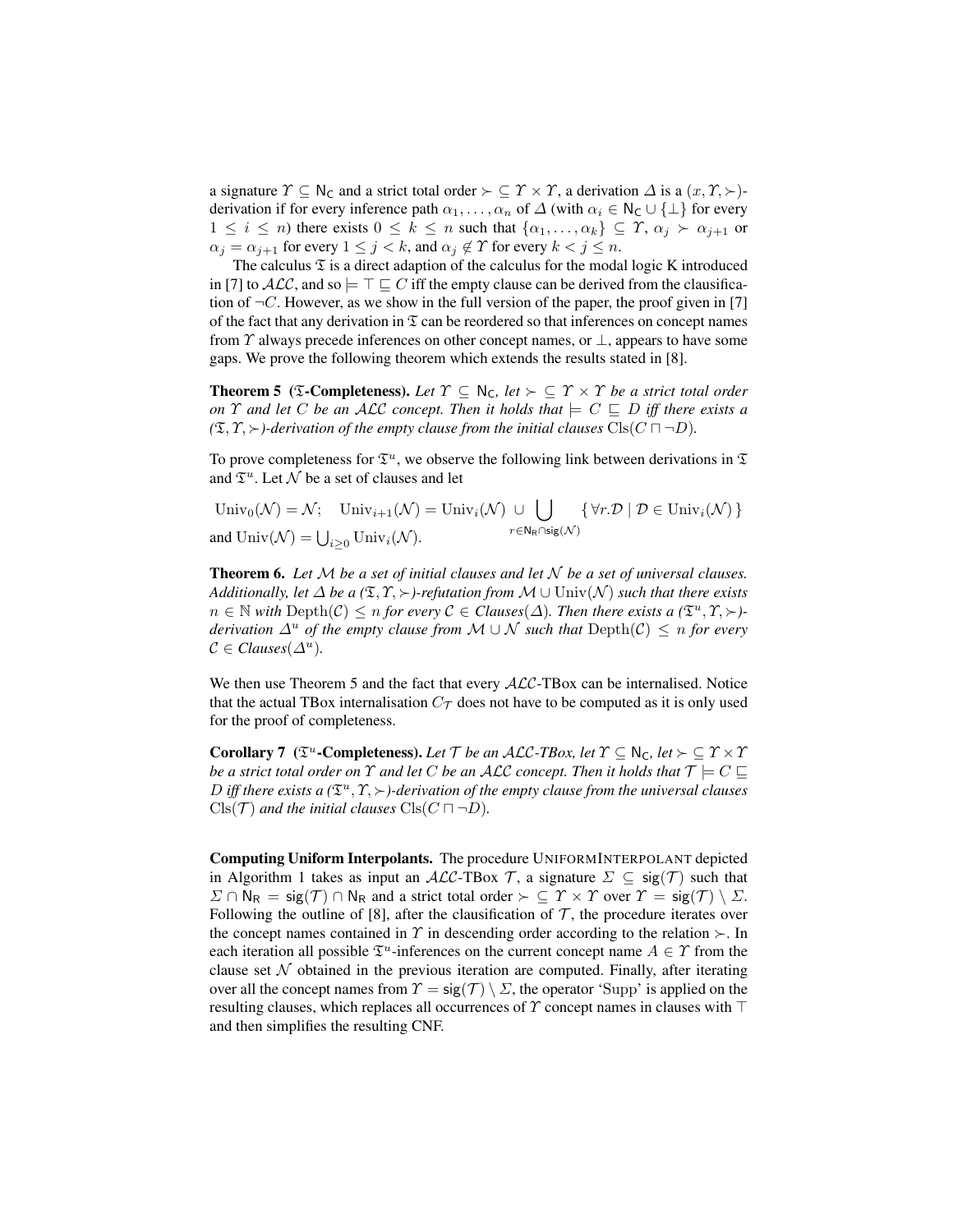#### Algorithm 1

1: procedure UNIFORMINTERPOLANT $(T, \Sigma, \succ)$ 2:  $\Upsilon := \mathsf{sig}(\mathcal{T}) \setminus \Sigma$ 3:  $\mathcal{N} := \text{Cls}(\mathcal{T})$ 4: while  $\Upsilon \neq \emptyset$  do 5:  $A := \max_{\succ}(\Upsilon)$ 6:  $\mathcal{N} := \text{Res}_{\mathfrak{T}^u, \{A\}}^{\infty}(\mathcal{N})$ 7:  $\Upsilon := \Upsilon \setminus \{A\}$ 8: end while 9: **return**  $\mathcal{F}_{\Sigma}(\mathcal{T}) = \text{Supp}(\text{sig}(\mathcal{T}) \setminus \Sigma, \mathcal{N})$ 10: end procedure

*Example 8.* For the clauses derived in Example 4,  $\text{Supp}(\{B\}, \neg A \sqcup C) = A \sqcup C$ ,  $Supp({B}, \neg A \sqcup \exists r.B) = \neg A \sqcup \exists r.\top, \, Supp({B}, \neg A \sqcup \exists r.(B, C)) = \neg A \sqcup \exists r.C.$ 

One can show that if Algorithm 1 terminates, for all  $\mathcal{ALC}$   $\Sigma$ -concepts  $C, D$  such that there exists a  $(\mathfrak{T}^u, \mathfrak{T}, \succ)$ -refutation  $\Delta^u$  from the universal clauses  $\text{Cls}(\mathcal{T})$  and the initial clauses  $Cls(C \sqcap \neg D)$  it holds that  $\mathcal{F}_{\Sigma}(\mathcal{T}) \models C \sqsubseteq D$ . Thus, it follows from Corollary 7 that if Algorithm 1 terminates, it computes a  $\Sigma$ -uniform interpolant of  $\mathcal T$ . However, Algorithm 1 does not terminate if a uniform interpolant does not exist. For example, when applied to  $\mathcal T$  from Example 2, Algorithm 1 can generate, among others, the infinite sequence of universal clauses  $\neg A \sqcup \exists r.C, \neg A \sqcup \exists r.(C, \exists r.C), \dots$  and so it does not terminate. Moreover, as  $\mathcal T$  from Example 2 is a subset of  $\mathcal T'$ , and so  $\mathrm{Cls}(\mathcal T)\subseteq$  $\text{Cls}(\mathcal{T}')$ , Algorithm 1 will derive, among others, the same clauses when it is applied on  $\mathcal{T}'$ . Thus, in some cases Algorithm 1 does not terminate even though a uniform interpolant exists.

To guarantee termination on all inputs, we focus on the notion of depth-bounded uniform interpolation (related to the notion of 'bounded forgetting' [19]). Let  $\mathcal T$  be an ALC-TBox and let  $\Sigma \subseteq \text{sig}(\mathcal{T})$  be a signature. We say that an ALC-TBox  $\mathcal{T}_{\Sigma}$ is a *depth n*-bounded uniform interpolant of the TBox  $\mathcal T$  w.r.t.  $\Sigma$  iff sig( $\mathcal T_{\Sigma}$ )  $\subseteq \Sigma$ ,  $\mathcal{T} \models \mathcal{T}_{\Sigma}$ , and for every  $\mathcal{ALC}$   $\Sigma$ -concept inclusion  $C \subseteq D$  with  $\mathcal{T} \models C \subseteq D$  and  $\max\{\text{Depth}(C),\text{Depth}(D)\}\leq n$  it holds that  $\mathcal{T}_{\Sigma}\models C\sqsubseteq D$ . Let  $\mathcal{F}_{\Sigma,m}(\mathcal{T})$  be the outcome of Algorithm 1 where in Step 6 only clauses up to depth  $m$  are generated. The following example shows that it might be necessary to consider intermediate clauses of a depth  $m > n$  in order to preserve all the  $\Sigma$ -consequences of depth n entailed by  $\mathcal{T}$ .

*Example 9.* Let  $\mathcal{T} = \{\neg A \sqcup \exists r.C, \neg C \sqcup \exists s.\top, B \sqcup \forall s.\bot\}, \Sigma = \{A, B, r, s\}, \mathcal{T} = \{C\}$ and  $\succ = \emptyset$ . Then every  $(\mathfrak{T}^u, \mathfrak{T}, \succ)$ -refutation from the universal clauses  $\text{Cls}(\mathcal{T})$  and the initial clauses  $\{A, \forall r. \neg B\}$  derives the clause  $\neg A \sqcup \exists r. (C, \exists s.\top).$ 

We establish, however, that by choosing the maximal depth of derived clauses appropriately, the procedure depicted in Algorithm 1 computes uniform interpolants that preserve consequences up to a specified depth  $n$ .

**Theorem 10.** Let  $\mathcal T$  be an ALC-TBox,  $\Sigma \subseteq \text{sig}(\mathcal T)$  a signature such that  $\Sigma \cap \mathbb N_R =$  $sig(\mathcal{T}) \cap \mathsf{N}_{\mathsf{R}}$ *, and let*  $n \geq 0$ *. Set*  $m = n + 2^{|sub(\mathsf{Cis}(\mathcal{T}))|+1} + \max\{\mathrm{Depth}(\mathcal{C}) \mid \mathcal{C} \in \mathcal{C}\}$  $Cls(\mathcal{T})$  }*. Then it holds that*  $\mathcal{F}_{\Sigma,m}(\mathcal{T})$  *is a depth n-bounded uniform interpolant of the TBox* T *w.r.t.* Σ*.*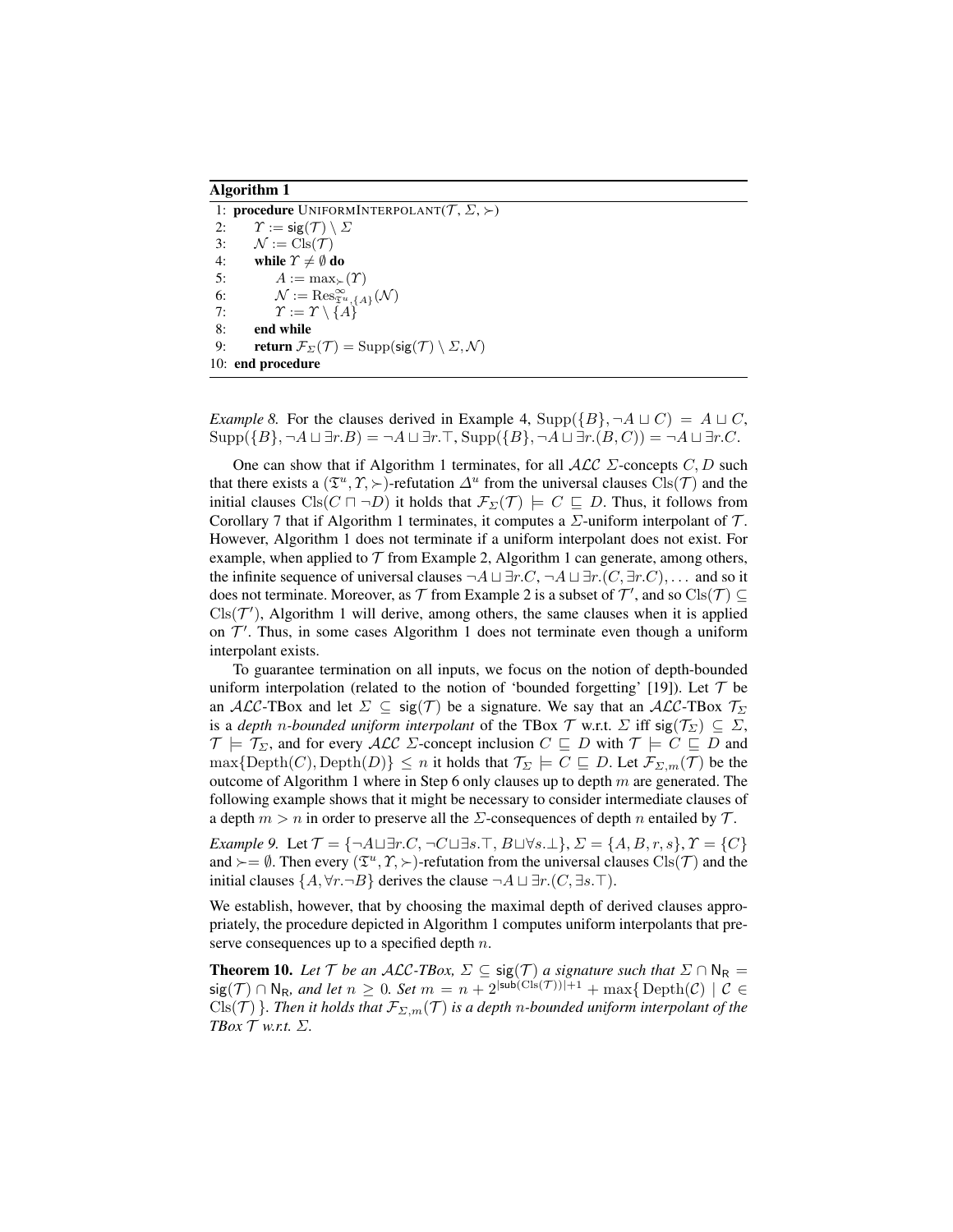We can combine this result with the bound on the size of uniform interpolants in [13]: for any ALC-TBox  $\mathcal T$  and signature  $\Sigma$  (with  $\Sigma \cap N_R = \mathsf{sig}(\mathcal T) \cap N_R$ ), if a  $\Sigma$ -uniform interpolant of  $\mathcal T$  exists, there exists  $m$ , which can be computed based on the bound in Theorem 10 and the results of [13], such that  $\mathcal{F}_{\Sigma,m}(\mathcal{T})$  is a  $\Sigma$ -uniform interpolant of  $\mathcal{T}$ .

The bound in Theorem 10 can be significantly improved if the TBox is acyclic. For an acyclic  $ALC$ -TBox  $\mathcal T$  we define ExpansionDepth( $\mathcal T$ ) = max{ Depth( $A[\mathcal T]$ ) |  $A \in \text{sig}(\mathcal{T})$ , where  $A[\mathcal{T}]$  denotes the concept obtained by exhaustively replacing every concept B with  $C_B$  if  $B \sqsubseteq C_B \in \mathcal{T}$  or  $B \equiv C_B \in \mathcal{T}$ .

**Theorem 11.** Let  $\mathcal T$  be an acyclic ALC *TBox,*  $\Sigma \subseteq \text{sig}(\mathcal T)$  a signature such that  $\Sigma \cap$  $N_R = sig(\mathcal{T}) \cap N_R$ , and let  $n \geq 0$ . Set  $m =$  ExpansionDepth( $\mathcal{T}) + n$ . Then it holds *that*  $\mathcal{F}_{\Sigma,m}(\mathcal{T})$  *is a uniform interpolant limited to consequence depth n of the TBox*  $\mathcal{T}$ *w.r.t.* Σ*.*

Note that in the description logic  $\mathcal{EL}$  (i.e. the fragment of  $\mathcal{ALC}$  that does not allow  $\perp$ , negation, disjunction, or universal quantification) the acyclicity of a TBox guarantees the existence of uniform interpolants [11] for any signature  $\Sigma$ . Interestingly, this is not so in the case of  $ALC$ . Moreover, as the following example shows, there exists an acyclic  $\mathcal{EL}\text{-}\text{TBox }\mathcal{T}$  and a signature  $\Sigma$  for which no  $\mathcal{ALC}$   $\Sigma$ -uniform interpolant exists.

*Example 12.* Consider  $\Sigma = \{A, A_0, A_1, A_2, E, r\}$  and  $\mathcal{T} = \{A \sqsubseteq \exists r.B, A_0 \sqsubseteq$  $\exists r.(A_1 \sqcap B), E \equiv A_1 \sqcap B \sqcap \exists r.(A_2 \sqcap B) \}.$  Then for every  $n \geq 0$ 

$$
\mathcal{T}\models A_0\sqcap \prod_{i=1}^n\underbrace{\forall r\ldots\forall r_i}(A\sqcap\neg E\sqcap(A_1\sqcup A_2))\sqsubseteq \underbrace{\exists r\ldots\exists r\ldots\exists r\ldots\exists r\ldots\exists r\ldots\exists r\ldots\exists r\ldots\exists r\ldots\exists r\ldots\exists r\ldots\exists r\ldots\exists r\ldots\exists r\ldots\exists r\ldots\exists r\ldots\exists r\ldots\exists r\ldots\exists r\ldots\exists r\ldots\exists r\ldots\exists r\ldots\exists r\ldots\exists r\ldots\exists r\ldots\exists r\ldots\exists r\ldots\exists r\ldots\exists r\ldots\exists r\ldots\exists r\ldots\exists r\ldots\exists r\ldots\exists r\ldots\exists r\ldots\exists r\ldots\exists r\ldots\exists r\ldots\exists r\ldots\exists r\ldots\exists r\ldots\exists r\ldots\exists r\ldots\exists r\ldots\exists r\ldots\exists r\ldots\exists r\ldots\exists r\ldots\exists r\ldots\exists r\ldots\exists r\ldots\exists r\ldots\exists r\ldots\exists r\ldots\exists r\ldots\exists r\ldots\exists r\ldots\exists r\ldots\exists r\ldots\exists r\ldots\exists r\ldots\exists r\ldots\exists r\ldots\exists r\ldots\exists r\ldots\exists r\ldots\exists r\ldots\exists r\ldots\exists r\ldots\exists r\ldots\exists r\ldots\exists r\ldots\exists r\ldots\exists r\ldots\exists r\ldots\exists r\ldots\exists r\ldots\exists r\ldots\exists r\ldots\exists r\ldots\exists r\ldots\exists r\ldots\exists r\ldots\exists r\ldots\exists r\ldots\exists r\ldots\exists r\ldots\exists r\ldots\exists r\ldots\exists r\ldots\exists r\ldots\exists r\ldots\exists r\ldots\exists r\ldots\exists r\ldots\exists r\ldots\exists r\ldots\exists r\ldots\exists r\ldots\exists r\ldots\exists r\ldots\exists r\ldots\exists r\ldots\exists r\ldots\exists r\ldots\exists r\ldots\exists r\ldots\exists r\ldots\exists r\ldots\exists r\ldots\exists r\ldots\exists r\ldots\exists r\ldots\exists r\ldots\exists r\ldots\exists r\ldots\exists r\ldots\exists r
$$

This infinite sequence of  $\mathcal{ALC}$  consequences of  $\mathcal T$  cannot be captured by any  $\mathcal{ALC}$   $\Sigma$ -TBox  $\mathcal{T}'$ , which can be proved formally using the criterion  $(*_m)$  of Theorem 9 in [13].

## 4 Case Study

We have implemented a prototype of an inference computation architecture using the calculus  $\mathfrak{T}^u$  and the inference relation  $\Rightarrow_\alpha$  in Java. It has turned out that our initial implementation of Algorithm 1 did not perform well in practice. This is in particular due to the fact that clauses can contain sets F of other clauses in existential literals  $\exists r.\mathcal{F}$ , which renders all the possible inferences on clauses from  $\mathcal F$  'explicit'. For example, if we resolve the universal clause which just consists of the existential literal  $\exists r.(A)$  with the universal clauses  $\neg A \sqcup B_1, \ldots, \neg A \sqcup B_n$  on the concept name A, then not only the clauses  $\exists r.(A, B_1), \exists r.(A, B_2), \exists r.(A, B_3), \dots$  could be derived but all clauses of the form  $\exists r.(A, \mathcal{G})$ , where  $\mathcal G$  is a subset of  $\{B_1, \ldots, B_n\}$ .

A common technique to reduce the number of inferences that have to be made is to use forward- and backward deletion of subsumed clauses [2]. However, it is known [1] that the subsumption lemma (stating that if a clause  $\mathcal E$  results from an inference involving two clauses  $C$  and  $D$ , and if there exist clauses  $C'$ ,  $D'$  such that  $C'$  subsumes  $C$ and  $\mathcal{D}'$  subsumes  $\mathcal{D}$ , then either  $\mathcal E$  is subsumed by one of  $\mathcal C', \mathcal D'$ , or a clause  $\mathcal E'$  can be derived from C' and D' such that  $\mathcal{E}'$  subsumes  $\mathcal{E}$ ) does not hold even in the modal logic K for the standard *minimal subsumption relation*  $\leq_s$  and  $\Rightarrow_\alpha$ . To be able to prove that one can safely discard subsumed clauses, we have modified the inference relation  $\Rightarrow_{\alpha}$  by introducing the following additional rule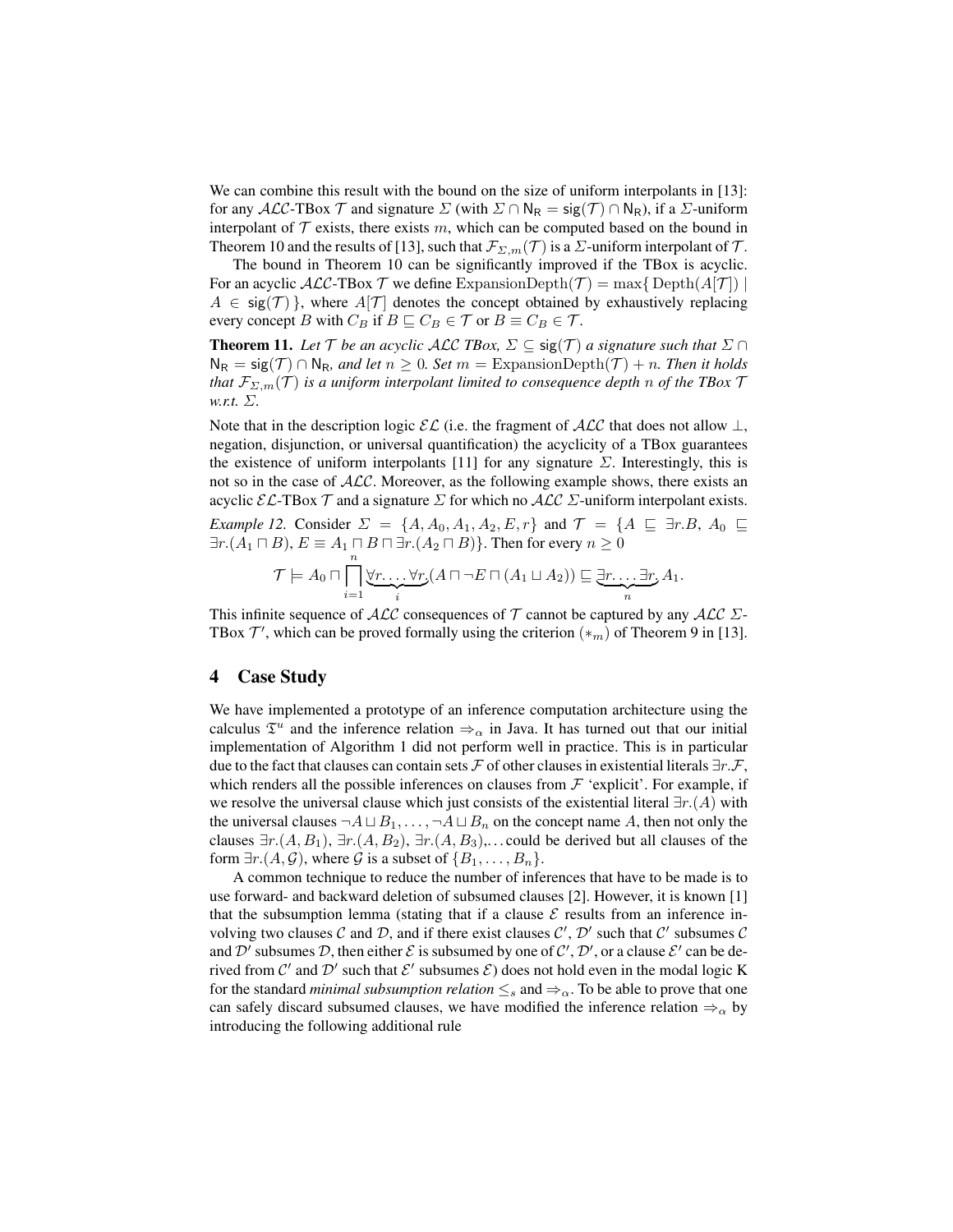(rule  $\exists_f$ )  $\mathcal{C}_1 \sqcup \forall r.\mathcal{D}, \mathcal{C}_2 \sqcup \exists r.\mathcal{F} \Longrightarrow_{\exists_f} \mathcal{C}_1 \sqcup \mathcal{C}_2 \sqcup \exists r.(\mathcal{F}, \mathcal{D}).$ 

We will denote the resulting inference relation by  $\Rightarrow_{\alpha}^{f}$  with  $\alpha \in N_C \cup \{\perp, \exists_f\}$ . One can then prove that a variant of the subsumption lemma holds for the relations  $\leq_s$  and  $\Rightarrow_{\alpha}^f$ , which allows us to employ forward- and backward deletion of subsumed clauses in our implementation.

In order to further speed up computations, we first extract the locality-based  $\top \bot^*$ Σ-module [5, 14] for a given TBox  $\mathcal T$ . The locality-based module entails the same Σinclusions as the TBox  $T$  but it is often considerably smaller in size. We also rely on ontologies to have structure: if a concept name occurs in several inclusions, it is likely that it occurs in the same syntactic pattern. Thus,

- 1. If the clause set contains some clauses  $C_1 \sqcup \mathcal{D}_T, \ldots, \mathcal{C}_m \sqcup \mathcal{D}_T$  such that for every  $1 \leq i \leq m$  we have  $sig(\mathcal{C}_i) \cap \mathcal{C} = \emptyset$ , we rewrite them into  $X \sqcup \mathcal{D}_\Upsilon$ , where  $X \equiv C_1 \sqcap \ldots \sqcap C_m$ , perform forgetting on  $\Upsilon$  symbols and then replace X with its definition.
- 2. If the clause set contains a clause  $\mathcal{C} \sqcup \exists r.(\mathcal{F}_{\gamma}, \mathcal{G}_1) \sqcup ... \sqcup \exists r.(\mathcal{F}_{\gamma}, \mathcal{G}_m)$  where  $sig(\mathcal{G}_i) \cap \Upsilon = \emptyset$  for every  $1 \leq i \leq m$ , we rewrite it into  $\mathcal{C} \sqcup \exists r.(\mathcal{F}_{\Upsilon}, Y)$ , where  $Y \equiv \mathcal{G}_1 \sqcup \ldots \sqcup \mathcal{G}_m$ , perform forgetting on  $\Upsilon$  and then replace Y with its definition.

Experimental setting. All experiments were conducted on PCs equipped with an Intel Core i5-2500K CPU running at 3.30GHz. 15 GiB of RAM were allocated to the Java VM and an execution timeout of 60 CPU minutes was imposed on each problem. We only considered  $ALC$ -fragments of ontologies, i.e. for a given  $ALC$ -ontology  $\mathcal T$  we removed all the axioms which contain non-ALC concept (or role) constructors to obtain its ALC-fragment. We used Algorithm 1 to forget concept names one by one (i.e. for  $sig(\mathcal{T}) \setminus \Sigma = \{A_1, \ldots, A_n\}$ , Algorithm 1 was applied iteratively on  $A_1, \ldots, A_n$ ), and we did *not* impose a bound on the depth of clauses. After each run of Algorithm 1 we further simplified the resulting clause set  $\mathcal N$  by removing clauses  $\mathcal D$  for which there exists  $C \in \mathcal{N}$  with  $C \leq_{s} \mathcal{D}$ . Thus, in all the experiments reported on in this section we computed *true* Σ*-uniform interpolants* (i.e. not a depth-bounded variant). The correctness of our extensions to Algorithm 1 can be shown by model-theoretic arguments.

*Exhibiting Hidden Relations.* We applied our uniform interpolation tool to compute uniform interpolants w.r.t. small signatures  $\Sigma \subseteq sig(\mathcal{T})$  with  $sig(\mathcal{T}) \cap N_R = \Sigma \cap N_R$ for a fragment of version 1.4 of the *Drug Interaction Knowledge Base*<sup>3</sup> (DIKB) and for a fragment of version 08.10e of the *National Cancer Institute Thesaurus*<sup>4</sup> (NCI) that are of expansion depth 3 (that is, we removed all the axioms from both ontologies that led to an expansion depth greater than 3). The resulting DIKB fragment is a small acyclic terminology that contains 120 concept names, 27 roles names, and 127 axioms. The NCI fragment is also an acyclic terminology with 53571 concept names, 78 role names and 62494 axioms (of which 2362 are of the form  $A \equiv C$ ). For each considered sample size x and terminology T we generated 100 signatures  $\Sigma$  by randomly choosing x concept names from sig(T) and by adding all the role names from sig(T) to  $\Sigma$ .

<sup>3</sup> Available from http://bioportal.bioontology.org/ontologies/1672

<sup>4</sup> Available from http://evs.nci.nih.gov/ftp1/NCI\_Thesaurus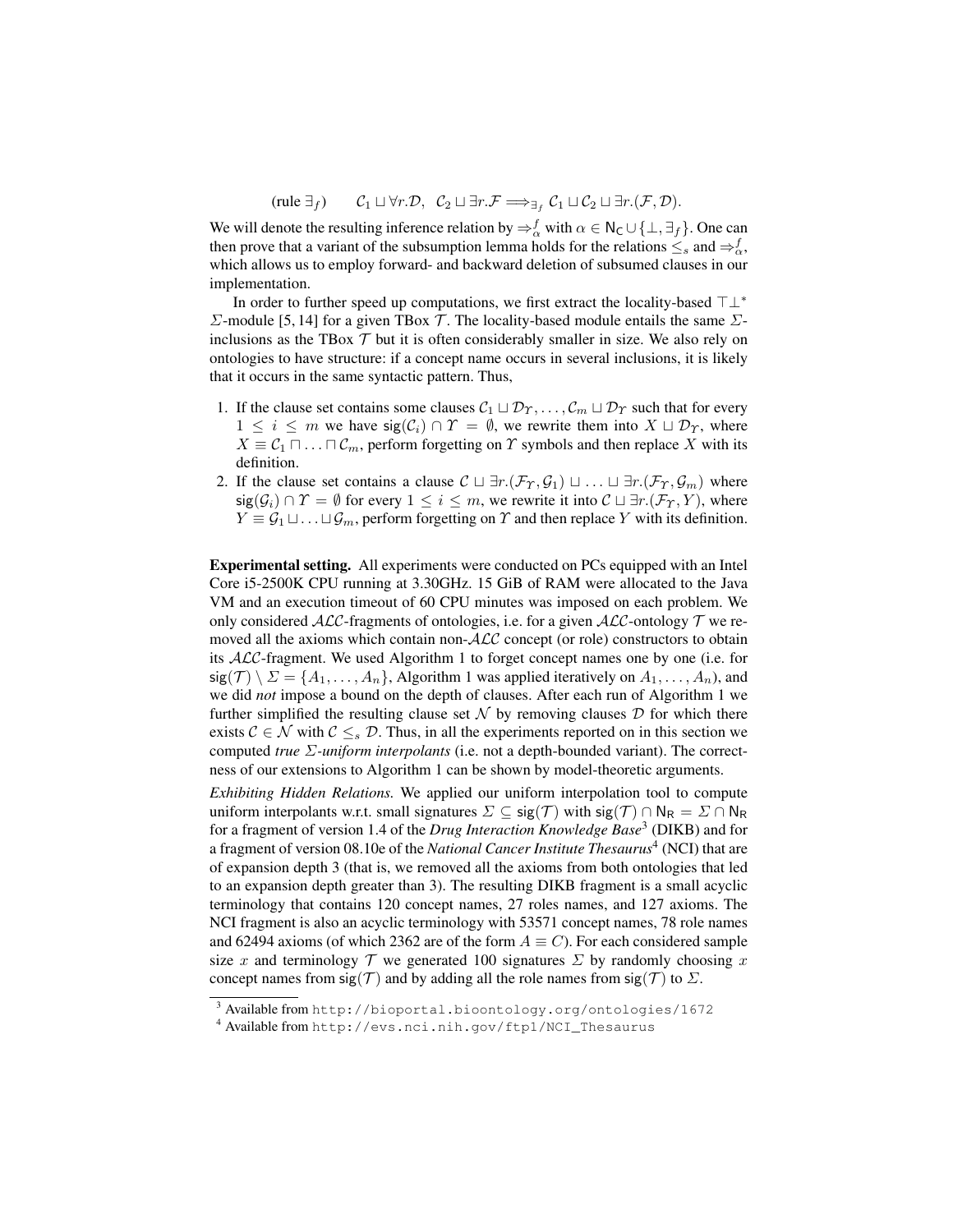| Ontology           | $ \varSigma \cap \mathsf{N}_\mathsf{C}  $ | Successful   | Average Nr | Average Maximal   |
|--------------------|-------------------------------------------|--------------|------------|-------------------|
|                    |                                           | Computations | of Axioms  | <b>Axiom Size</b> |
| $DIKB$ $v1.4$      | 5                                         | 85           | 7.482      | 19.176            |
|                    | 10                                        | 60           | 14.033     | 24.933            |
|                    | 15                                        | 44           | 25.114     | 26.568            |
| <b>NCI</b> v08.10e | 50                                        | 65           | 21.369     | 30.538            |
|                    | 100                                       | 56           | 41.089     | 62.839            |
|                    | 150                                       |              | 63.146     | 104.756           |

Table 1. Computing Uniform Interpolants of DIKB and of NCI Limited to Expansion Depth 3

The results that we obtained for the two ontologies are shown in Table 1. The third column gives the number of signatures for which a uniform interpolant could be computed within the given time limit, and the average number of axioms and the average of the maximal size of the axioms contained in each uniform interpolant are shown in the subsequent columns. Most uniform interpolants could be computed within 60 seconds. In a few cases, however, the computations took up to 3487 seconds.

One can see that the number of successful computations decreased with increasing size of  $\Sigma \cap N_C$ , which seems to be due to the fact that the  $\top \bot^* \Sigma$ -modules then contain more symbols that lead to a large number of inferences. Most uniform interpolants that we have obtained are relatively small and contain a lot of expressions of the form  $\exists r_1 \ldots \exists r_n \ldots$ . In some cases the process of forgetting certain intermediate concept names generated a few hundred clauses that were simplified or deleted in the remaining computation steps.

*Ontology Obfuscation.* As a proof of concept, we applied our uniform interpolation tool on (a fragment of) the *Lipid Ontology*<sup>5</sup> (LiPrO) to forget 45 concept names which are intermediate concept names in the ontology's induced concept hierarchy, i.e. those concept names group certain subconcepts together to give structure to the ontology. LiPrO is an acyclic terminology with 593 axioms, 574 concept names and one role name. The maximal size of an axiom is 50.

It then took 192 CPU seconds to compute the uniform interpolant, which contains 3415 axioms with a maximal size of 283. The uniform interpolant that we computed thus approximately contains 6 times more axioms than the original ontology and the maximal axiom size has increased by a factor of 6 as well. Notice that most of the original structure of the ontology has been destroyed while preserving all the consequences entailed by the retained concept names.

*Logical Difference.* We also used our implementation for the computation of the logical difference [9] between two versions of the NCI thesaurus on various signatures. The Σ-logical difference between ALC-TBoxes  $\mathcal{T}_1$  and  $\mathcal{T}_2$  is the set Diff<sub>Σ</sub>( $\mathcal{T}_1$ ,  $\mathcal{T}_2$ ) of all ALC-concept inclusions  $C \subseteq D$  such that  $sig(C \subseteq D) \subseteq \Sigma$ ,  $\mathcal{T}_1 \models C \subseteq D$ , and  $\mathcal{T}_2 \not\models C \sqsubseteq D$ . Notice that if Diff<sub> $\Sigma(\mathcal{T}_1, \mathcal{T}_2)$  is nonempty, it is infinite already.</sub>

It is easy to see that  $Diff_{\Sigma}(\mathcal{T}_1, \mathcal{T}_2) = \emptyset$  if, and only if,  $\mathcal{T}_2 \models \mathcal{T}_1^{(\Sigma)}$  where  $\mathcal{T}_1^{(\Sigma)}$  is a *Σ*-uniform interpolant of  $\mathcal{T}_1$ . Moreover, if  $\mathcal{T}_2 \not\models \mathcal{T}_1^{(\mathcal{Z})}$ , every inclusion  $C \sqsubseteq D \in \mathcal{T}_1^{(\mathcal{Z})}$ 

<sup>5</sup> Available from http://bioportal.bioontology.org/ontologies/1183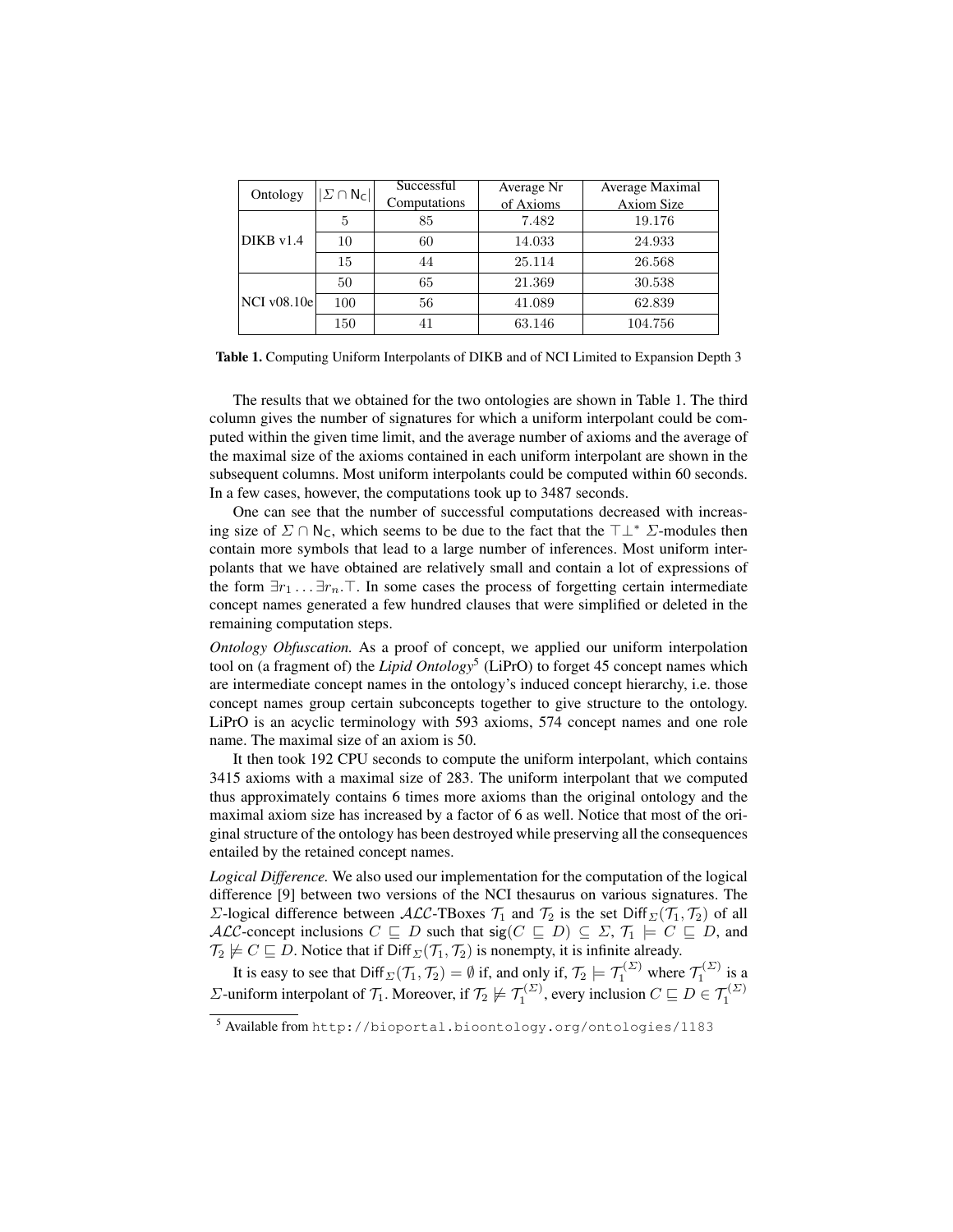| sig( | Successful   | Average Nr   | Average Maximal |
|------|--------------|--------------|-----------------|
|      | Computations | of Witnesses | Witness Size    |
| 50   | 100          | 1976.600     | 69.380          |
| 100  | 99           | 1975.939     | 74.969          |
| 150  | 95           | 1974.874     | 72.284          |

Table 2. Computing Uniform Interpolants of NCI-08.10e Limited to Expansion Depth 3

with  $\mathcal{T}_2 \not\models C \sqsubseteq D$  is said to be a *witness* of Diff<sub> $\Sigma(\mathcal{T}_1, \mathcal{T}_2)$ . In our experiments we</sub> used the reasoner FaCT++ v1.6.2 [15] to determine whether any axiom  $C \subseteq D \in$  $\mathcal{T}_1^{(\Sigma)}$  is a witness of Diff<sub> $\Sigma(\mathcal{T}_1, \mathcal{T}_2)$ </sub>. To make the experiments more challenging for the reasoner, we focused on comparing (a fragment of) NCI v08.10e (as  $\mathcal{T}_1$ ) with (a fragment of) NCI v.08.09d (as  $\mathcal{T}_2$ ), both limited to an expansion depth of 3, on large signatures  $\Sigma$  with  $\Sigma \cap N_R = \text{sig}(\mathcal{T}) \cap N_R$ . In that way the computed uniform interpolants remain rather large as well. For each sample size  $x \in \{50, 100, 150\}$  we again generated 100 signatures by randomly choosing  $|\text{sig}(\mathcal{T}) \cap N_{\mathcal{C}}| - x$  concept names from sig( $\mathcal{T}$ ) and by including all the role names from  $sig(\mathcal{T})$ . The results that we obtained are now shown in Table 2. Note that these results are not directly comparable with the logical difference for the description logics of the  $\mathcal{EL}$  family [9, 10] as illustrated by Example 12.

One can observe that as size of  $sig(\mathcal{T}) \setminus \Sigma$  increases, i.e. more symbols have to be forgotten from the  $\top \perp^* \Sigma$ -modules, the success rate dropped slightly. Overall, the average number of witnesses and the average maximal size of the witnesses remains comparable throughout the different sample sizes. Also, the axioms generated by the computation of the uniform interpolant did not pose a problem for FaCT++ as computing the logical difference for a given signature never took more than 20 seconds in our experiments.

## 5 Conclusion

In this paper we presented an approach based on clausal resolution for computing uniform interpolants of ALC-TBoxes T w.r.t. signatures  $\Sigma \subset \text{sig}(\mathcal{T})$  that contain all the role names present in  $\mathcal T$ . We proved that whenever the saturation process under  $\mathcal{ALC}$ resolution terminates, the algorithm computes a uniform interpolant. To guarantee termination on all inputs, we introduced a depth-bounded version of our algorithm. We showed that by choosing an appropriate bound on the depth of clauses, one can axiomatise all  $\Sigma$ -inclusions implied by the given TBox up to a specified depth. Combined with a known bound on the size of uniform interpolants, our depth-bounded procedure always computes a uniform interpolant if it exists.

In the second part of this paper we investigated how often our unrestricted resolutionbased algorithm terminates with a uniform interpolant by applying our prototype implementation on a number of case studies. Our findings suggest that despite a high computational complexity uniform interpolants can be computed in many practical cases. The computation procedure could further benefit from better redundancy elimination techniques, which, together with extending our approach to forgetting role names, constitutes future work. It would also be interesting to explore proof strategies for our resolution calculi that guarantee termination when uniform interpolants exist.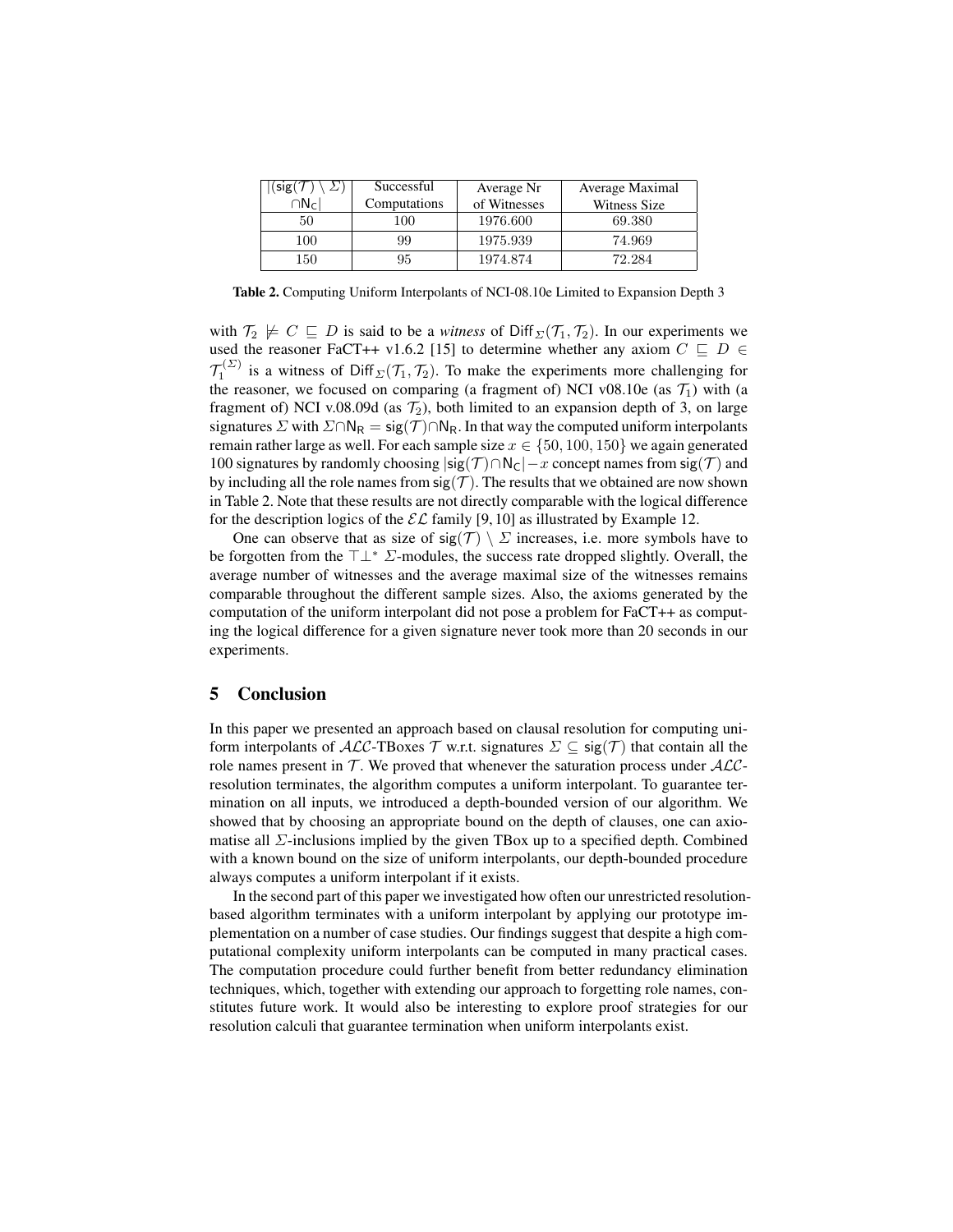## References

- 1. Auffray, Y., Enjalbert, P., Hebrard, J.J.: Strategies for modal resolution: Results and prob- ´ lems. Journal of Automated Reasoning 6(1), 1–38 (1990)
- 2. Bachmair, L., Ganzinger, H.: Resolution theorem proving. In: Handbook of automated reasoning, vol. 1, chap. 2, pp. 19–99. Elsevier (2001)
- 3. ten Cate, B., Conradie, W., Marx, M., Venema, Y.: Definitorially complete description logics. In: Proceedings of the Tenth International Conference on Principles of Knowledge Representation and Reasoning (KR 2006). pp. 79–89. AAAI Press (2006)
- 4. Collberg, C.S., Thomborson, C.D., Low, D.: Manufacturing cheap, resilient, and stealthy opaque constructs. In: Proceedings of the 25th ACM SIGPLAN-SIGACT Symposium on Principles of Programming Languages (POPL '98). pp. 184–196. ACM (1998)
- 5. Cuenca Grau, B., Horrocks, I., Kazakov, Y., Sattler, U.: Modular reuse of ontologies: theory and practice. Journal of Artificial Intelligence Research (JAIR) 31, 273–318 (2008)
- 6. Eiter, T., Ianni, G., Schindlauer, R., Tompits, H., Wang, K.: Forgetting in managing rules and ontologies. In: Proceedings of the 2006 IEEE / WIC / ACM International Conference on Web Intelligence (WI 2006). pp. 411–419. IEEE Computer Society (2006)
- 7. Enjalbert, P., del Cerro, L.F.: Modal resolution in clausal form. Theoretical Computer Science 65(1), 1–33 (1989)
- 8. Herzig, A., Mengin, J.: Uniform interpolation by resolution in modal logic. In: Proceedings of the 11th European Conference on Logics in Artificial Intelligence (JELIA 2008). Lecture Notes in Computer Science, vol. 5293, pp. 219–231. Springer (2008)
- 9. Konev, B., Walther, D., Wolter, F.: The logical difference problem for description logic terminologies. In: Proceedings of the 4th International Joint Conference on Automated Reasoning (IJCAR 2008). Lecture Notes in Computer Science, vol. 5195, pp. 259–274. Springer (2008)
- 10. Konev, B., Ludwig, M., Walther, D., Wolter, F.: The logical difference for the lightweight description logic  $\mathcal{EL}$ . Journal of Artificial Intelligence Research (JAIR) 44, 633–708 (2012)
- 11. Konev, B., Walther, D., Wolter, F.: Forgetting and uniform interpolation in large-scale description logic terminologies. In: Proceedings of the 21st International Joint Conference on Artificial Intelligence (IJCAI 2009). pp. 830–835 (2009)
- 12. Lutz, C., Seylan, I., Wolter, F.: An automata-theoretic approach to uniform interpolation and approximation in the description logic  $\mathcal{EL}$ . In: Proceedings of the Thirteenth International Conference on Principles of Knowledge Representation and Reasoning (KR 2012). AAAI Press (2012)
- 13. Lutz, C., Wolter, F.: Foundations for uniform interpolation and forgetting in expressive description logics. In: Walsh, T. (ed.) Proceedings of the 22nd International Joint Conference on Artificial Intelligence (IJCAI 2011). pp. 989–995 (2011)
- 14. Sattler, U., Schneider, T., Zakharyaschev, M.: Which kind of module should I extract? In: Proceedings of the 22nd International Workshop on Description Logics (DL 2009). CEUR Workshop Proceedings, vol. 477. CEUR-WS.org (2009)
- 15. Tsarkov, D., Horrocks, I.: FaCT++ Description Logic reasoner: System description. In: Proceedings of the Third International Joint Conference on Automated Reasoning (IJCAR 2006). Lecture Notes in Computer Science, vol. 4130, pp. 292–297. Springer (2006)
- 16. Wang, K., Wang, Z., Topor, R., Pan, J.Z., Antoniou, G.: Eliminating concepts and roles from ontologies in expressive descriptive logics. Computational Intelligence (Accepted for publication), DOI: 10.1111/j.1467-8640.2012.00442.x
- 17. Wang, Z., Wang, K., Topor, R., Pan, J.Z.: Forgetting Concepts in DL-Lite. In: Proceedings of the 5th European Semantic Web Conference (ESWC2008). Lecture Notes in Computer Science, vol. 5021, pp. 245–257. Springer (2008)